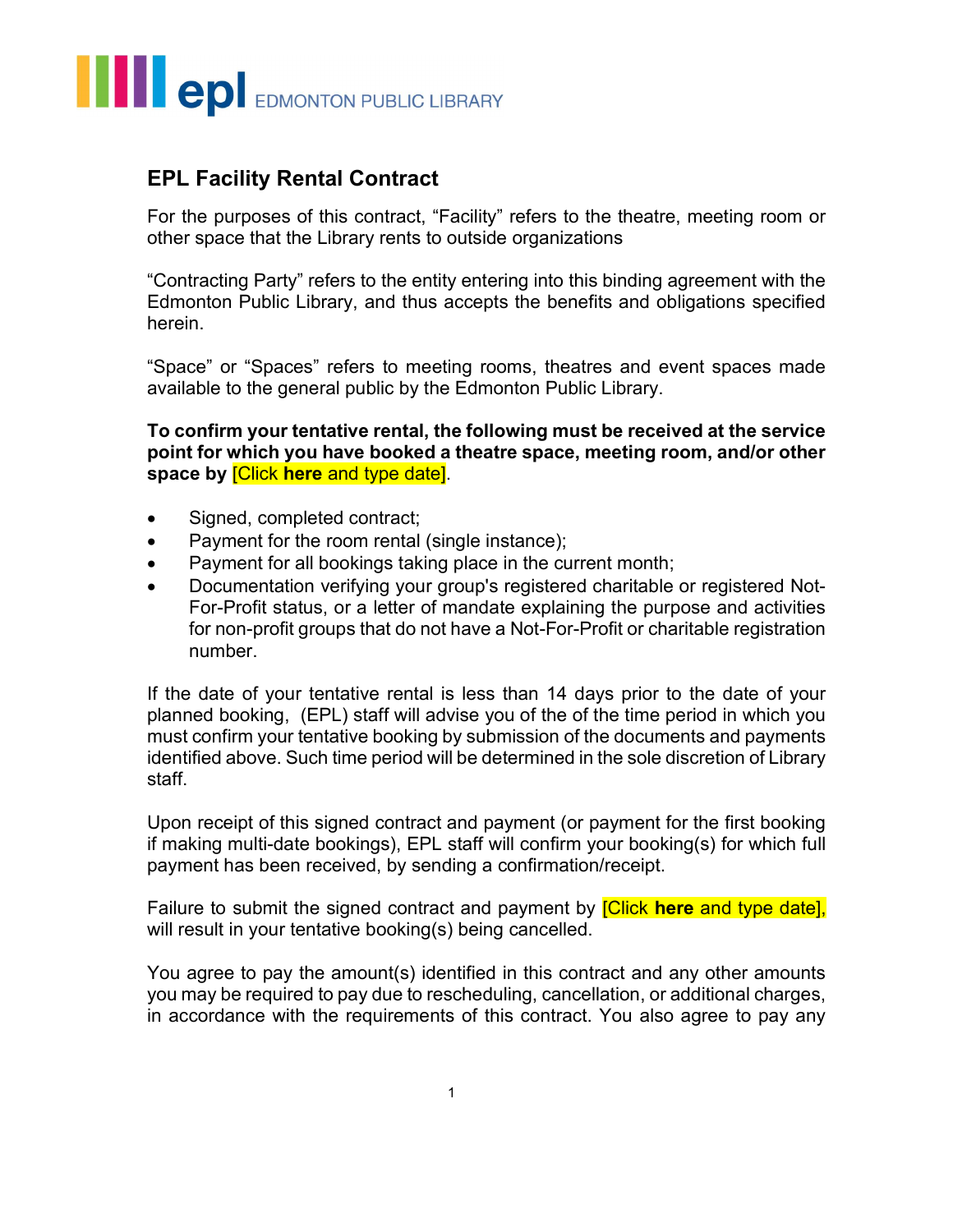# **THE COL** EDMONTON PUBLIC LIBRARY

required additional fees due to your use of spaces, equipment or services beyond those identified in this contract which you will be made aware of prior to finalizing the contract. These fees may include technician to operate lights and sound, additional cleaning costs, security, etc. You will be responsible for any taxes that may be imposed on the amounts due under this contract whether or not they are identified in the contract.

Please submit the signed contract to confirm your booking. For your convenience, the signed copy can be emailed to the EPL staff member who sent you the contract. If submitting in person, please submit the signed contract to the service point for which you have booked. Payment can be made online via the link included in the Booking Approval email notice that you will receive upon submitting your signed contract.

Payment can also be made in-person at any branch in cash, cheque, interact debit, VISA or Mastercard. (listing here).

EPL reserves the right, from time to time, to increase the rental fee schedule beyond those identified in this contract. In the event the Library, in its sole discretion, chooses a date for the increase of the fees that affect the fees payable under this contract, you will be given notice of the effective date. You may choose to terminate the agreement by written notice without any cancellation fee, for all affected bookings or pay the additional fee for any affected room bookings.

By signing this contract, you acknowledge that you have read and understood this contract and the Terms and Conditions and Regulations on the following pages of this contract. For yourself, or on behalf of the organization represented, you agree to abide by the requirements set out in this contract and the Terms and Conditions in respect to the use of the Space which is the subject of this contract.

The Contracting Party acknowledges that it will breach this Contract if:

- i. it fails to pay any amounts due on their due date;
- ii. it contravenes any of the Terms and Conditions; or
- iii. if it poses a risk to the health and safety of the public or Library staff.

If the Contracting Party breaches this Contract, the Library may, in its sole discretion, terminate the use or intended use of the, meeting room, theatre or space.

The Contracting Party acknowledges that should the Contract be terminated as a result of any breach, the Library may deny a booking of the Contracting Party to use the Space or another room at the Library in the future.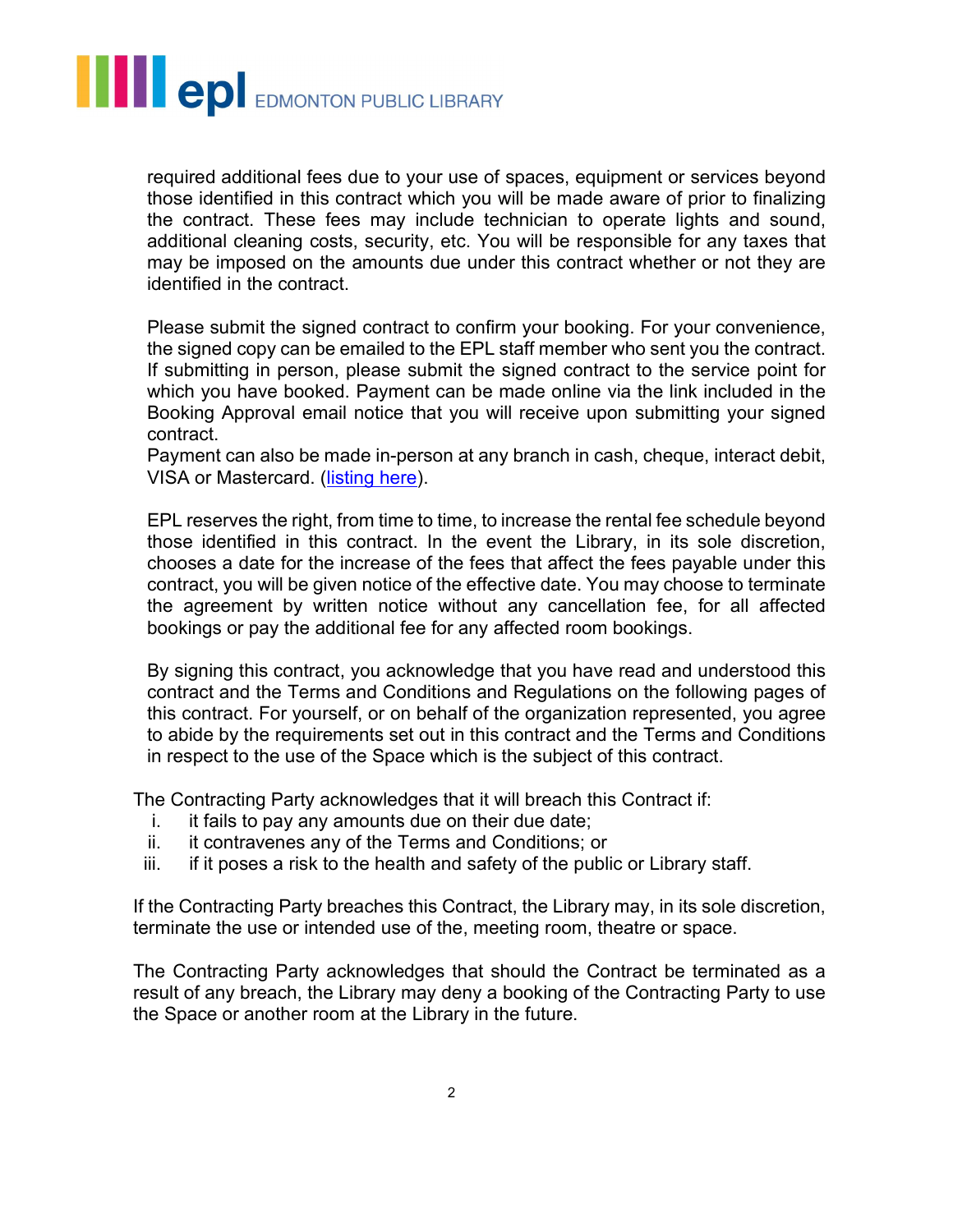

In addition to the Library's right to terminate the Contracting Party's use of the Space identified in Meeting Rooms Policy, B-2006, the Library may, in its sole discretion, refuse, cancel or terminate the Contracting Party's right to use the Space if the Contracting Party has misrepresented anything in this Contract or its room booking application.

If the Library cannot provide the Space to the Contracting Party for any reason, including, damage to the Space, a labour disruption, or as a result of a technical error of the booking software, then this Contract shall be terminated and the Contracting Party shall be entitled to a refund of the fees it has paid to the Library. The Contracting Party waives any claims for damages or compensation due to such termination other than the refund of fees.

Authorized Signing Officer of Organization

(if organization is not a legal entity, signature of individual assuming personal responsibility for the contract):

| Signature:<br><u> 1980 - John Stone, Amerikaansk politiker (* 1900)</u>                  |  |
|------------------------------------------------------------------------------------------|--|
| Name:<br>the contract of the contract of the contract of the contract of the contract of |  |
| Title:                                                                                   |  |
| Date: ___(month)___, __(day)___ , __(year)_                                              |  |

The information on this Contract is collected under the authority of the Libraries Act and the Freedom of Information and Protection of Privacy Act. The information provided will be used for management and administration of meeting room rentals. If you have any questions about the collection and use of the information, please contact foip@epl.ca.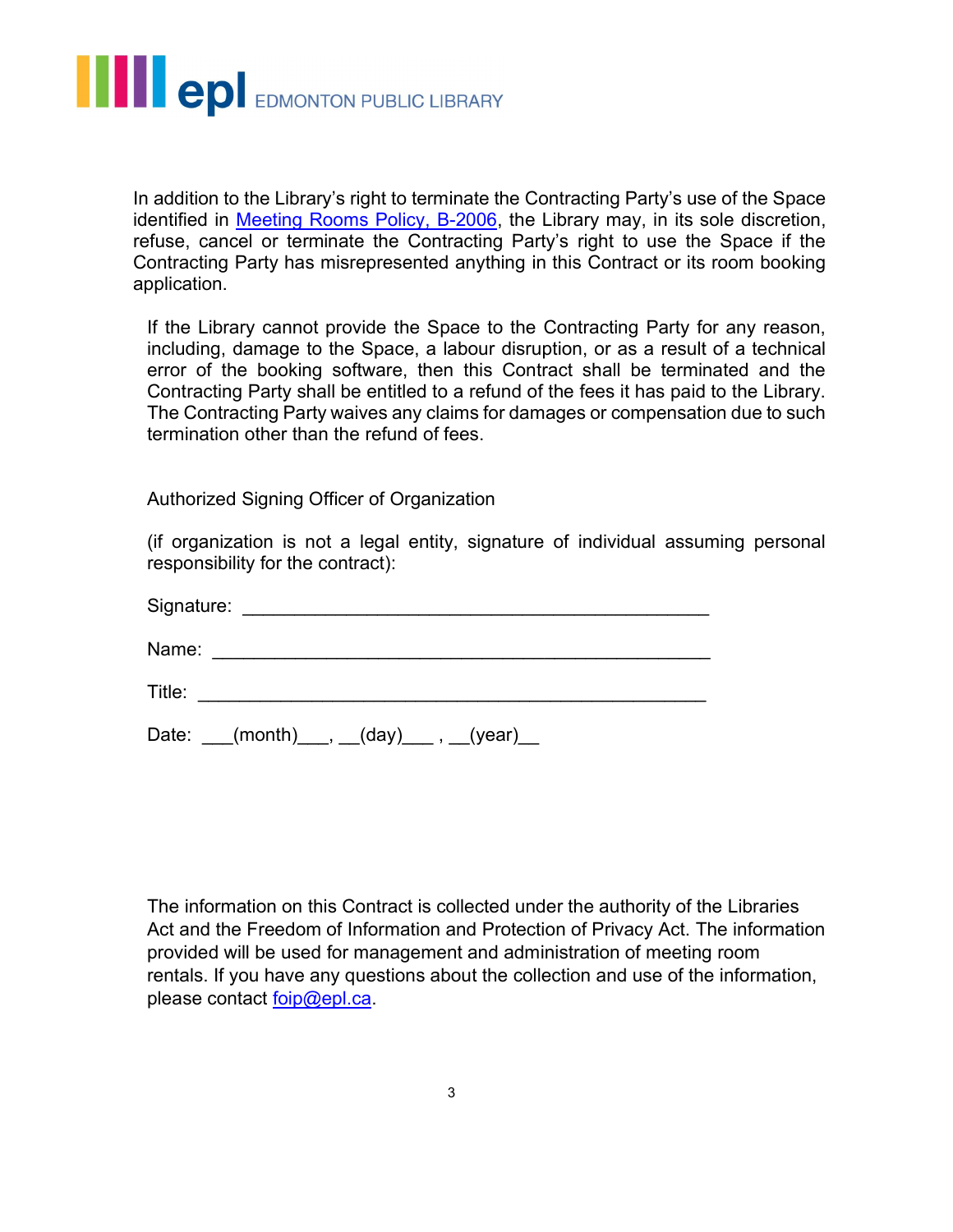### **THE COL** EDMONTON PUBLIC LIBRARY

### Terms and Conditions

The Contracting Party's booking and use meeting rooms, theatre or other space are on the following terms and conditions:

- 1. The use of Library facilities must not contravene Canadian laws, including the Criminal Code and the Alberta Human Rights Act, or provincial, and municipal by-laws, and fire regulations.
- 2. Booking of Library facilities and advertising of the event shall not in any way imply endorsement, support or sponsorship of the organization or its activities by EPL.
- 3. The Library shall not be responsible for any loss of, or damage to, equipment, materials or films which belong to or are in the care of the organizer during transportation to, from, or within the Library, while in use in the Library, or while stored within the Library, however caused.
- 4. EPL Staff may at any time enter the Space, with or without equipment or materials, to inspect, repair or alter, or for any other purpose deemed necessary, for the safety, preservation or improvement of the Space or persons occupying or using the Space.
- 5. No advertising or display material shall be affixed to any part of the interior or exterior of the Library without prior approval; No advertising shall in any way imply endorsement, support or sponsorship of the organization or its activities by EPL.
- 6. The Contracting Party assumes full responsibility for the acts and conduct of their employees, agents, subcontractors, and volunteers that are admitted to the Space during the Contracting Party's use. The Library retains the right to interrupt or terminate the use of the Space, or eject any person in attendance if designated Library staff members, in their sole discretion, consider it to be necessary in the interests of public order or safety or if, in the Library members' sole discretion, there is a perceived violation of EPL's Customer Code of Conduct or these Terms and Conditions. The Contracting Party waives any right to damages or compensation should its use of the Space be so interrupted or terminated.
- 7. The Contracting Party, upon request, must display the following statement conspicuously at the Event and/or on promotional material: "Statements being made or positions being taken during events do not necessarily reflect the opinions or values of EPL".
- 8. In preparing and carrying out the Event, the Contracting Party will comply with and be bound by EPL's Board's Meeting Rooms Policy.
- 9. The Library will not knowingly permit use of its Spaces for any illegal purpose and therefore reserves the right to terminate any rental where there are reasonable grounds to believe the Criminal Code of Canada or the Alberta Human Rights Act will be contravened.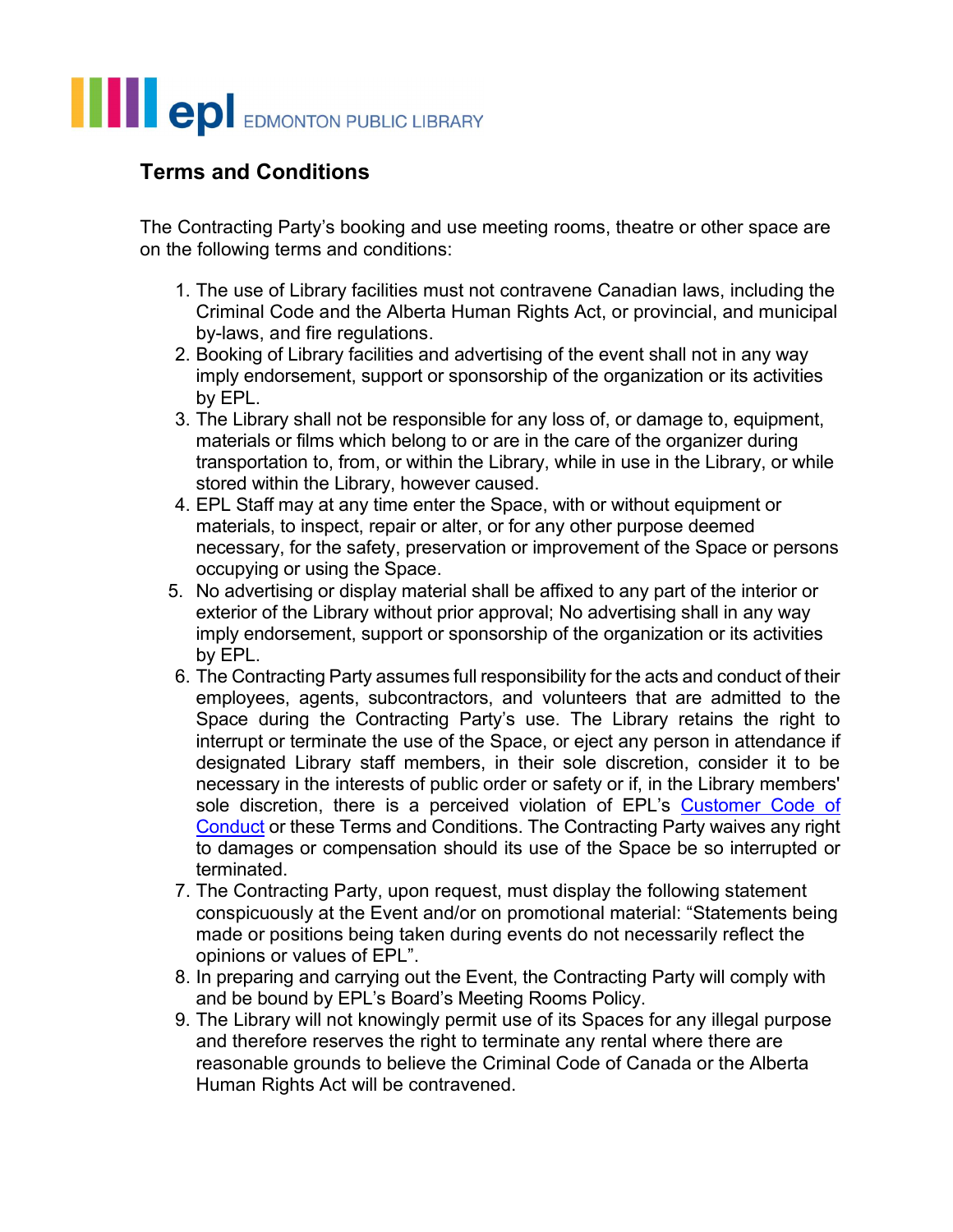### **Regulations**

- 1. The use of any alcoholic beverages in the Space must conform to regulations set by the Alberta Gaming & Liquor Commission. The organizer is responsible for procuring the proper license.
- 2. The Library reserves the right to refuse, cancel, or terminate any booking consistent with the provisions in EPL policies and in this contract. At least 30 days notice will be given where possible unless the booking is made within 30 days of the event.
- 3. Unless prior written approval is given, the times written in the contract are firm. The Library reserves the right to deny future bookings, if the Space is not vacated by the designated time.
- 4. The Contracting Party shall give notification of cancellation for meetings rooms at least 48 hours prior to the event to ensure a refund. If such prior notification is not given, the renter shall be responsible for full rental fee. Breach of contract by the contracting party shall be considered to be notification of cancellation. Please note: Seven days notice is required to cancel a booking for which security services are needed.
- 5. No assignment, re-assignment or sharing of the booking of the Space can be made without prior approval in writing by the Library.
- 6. Facilities are booked "as is" with the Contracting Party being responsible for both set up and clean up within the allotted time frame.
	- i. The Contracting Party is responsible for set up and take down of tables, chairs, equipment.
	- ii. The Space must be left in the same condition in which it was found.
	- iii. Any costs incurred by the Library to bring the Space back to original condition will be the responsibility of the Contracting Party.
- 7. The Library shall not be responsible for procurement or transportation of outside materials, e.g. films, equipment, printed matter, supplies, advertising or promotion of the event; selling of tickets; concessions.
- 8. The Library shall not be responsible for advertising or publicizing any rental or for assisting with preparing for the booking.
- 9. Unless prior written approval is given, the Library does not provide supplies or equipment for the event nor will equipment or supplies be stored between events.
- 10. Costs for removal or storage of any props, equipment, materials, or film shall be borne by the Contracting Party. The Library does not provide storage space.
- 11. No Contracting Party shall be allowed to monopolize space available for rent.